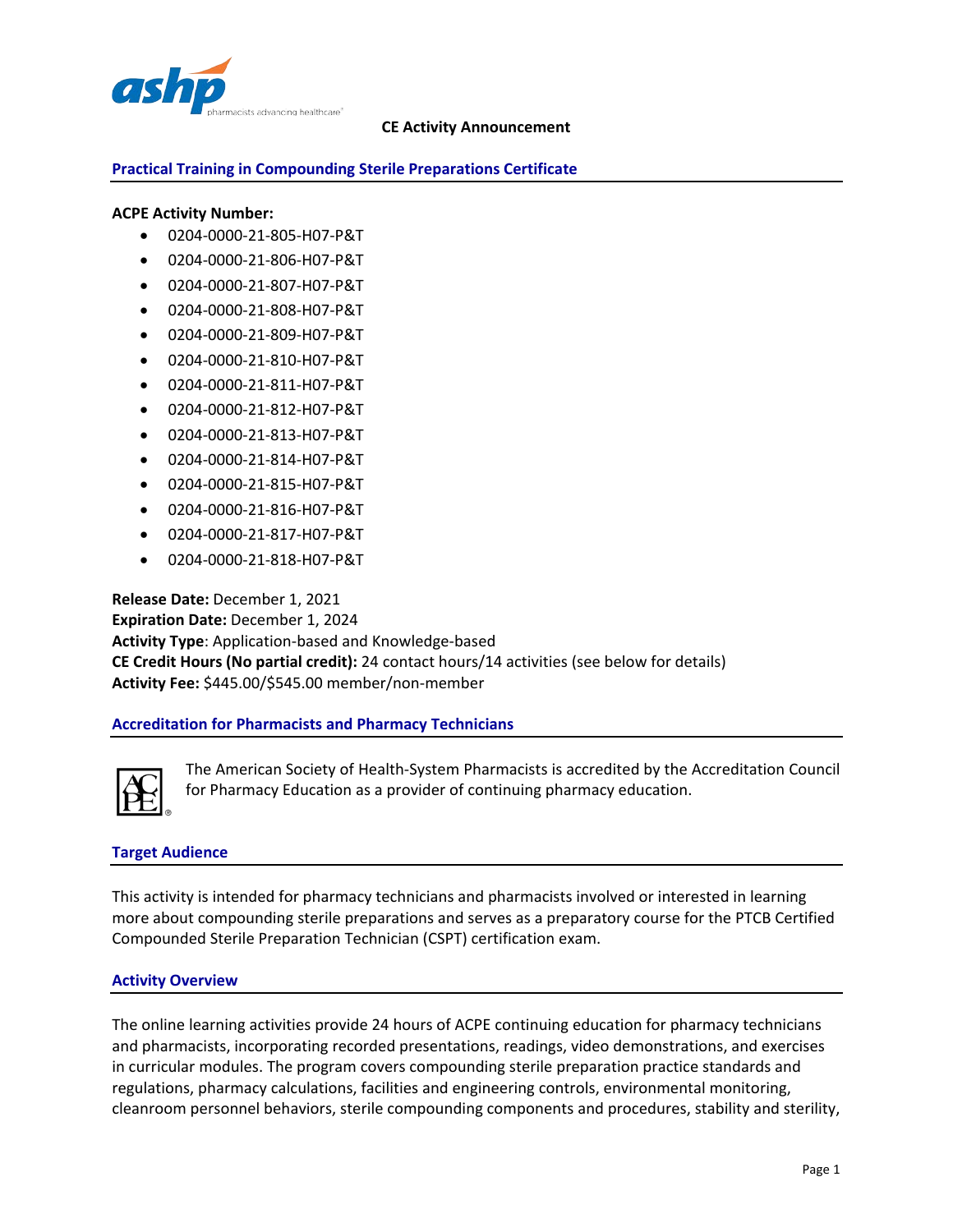

beyond-use date assignment, nonsterile to sterile compounding, hazardous drugs, and the overall compounding process from sourcing through final check or disposal. After completing all of the modules, participants should be proficient in safe and compliant practices for compounding sterile preparations.

# **Learning Objectives and Schedule of Activities**

| <b>Activity CE Information</b>                                                                                                      | <b>Title, Description, and Learning Objectives</b>                                                                                                                                                                                                                                                                                                                                                                                                                                                                             |
|-------------------------------------------------------------------------------------------------------------------------------------|--------------------------------------------------------------------------------------------------------------------------------------------------------------------------------------------------------------------------------------------------------------------------------------------------------------------------------------------------------------------------------------------------------------------------------------------------------------------------------------------------------------------------------|
| ACPE #:                                                                                                                             | <b>Title: Introduction to Compounding Sterile Preparations</b>                                                                                                                                                                                                                                                                                                                                                                                                                                                                 |
| 0204-0000-21-805-H07-P<br>0204-0000-21-805-H07-T<br>CE Hours: 0.75 contact hours<br>(0.075 CEUs)<br><b>Activity Type: Knowledge</b> | This activity discusses the guidelines, best practices, standards, and<br>regulations that impact the practice of compounding sterile<br>preparations.<br>Faculty: Michael Ganio, Pharm.D., M.S., BCSCP, FASHP<br><b>Learning Objectives:</b><br>1. List the standards of practice that apply to sterile<br>compounding in the United States.<br>Identify best practices to ensure sterile compounding safety.<br>2.<br>Explain the role of the compounder in assuring the safety of<br>3.<br>compounded sterile preparations. |
| $ACPE$ #:                                                                                                                           |                                                                                                                                                                                                                                                                                                                                                                                                                                                                                                                                |
|                                                                                                                                     | <b>Title: Practical Pharmacy Calculations</b>                                                                                                                                                                                                                                                                                                                                                                                                                                                                                  |
| 0204-0000-21-806-H07-P                                                                                                              |                                                                                                                                                                                                                                                                                                                                                                                                                                                                                                                                |
| 0204-0000-21-806-H07-T                                                                                                              | This activity covers calculations routinely used by pharmacy                                                                                                                                                                                                                                                                                                                                                                                                                                                                   |
|                                                                                                                                     | personnel when compounding sterile preparations.                                                                                                                                                                                                                                                                                                                                                                                                                                                                               |
| CE Hours: 2 contact hours (0.2                                                                                                      |                                                                                                                                                                                                                                                                                                                                                                                                                                                                                                                                |
| CEU <sub>s</sub> )                                                                                                                  | Faculty: DeeAnn Wedemeyer-Oleson, Pharm.D., M.H.A., CPHQ, CPPS                                                                                                                                                                                                                                                                                                                                                                                                                                                                 |
|                                                                                                                                     |                                                                                                                                                                                                                                                                                                                                                                                                                                                                                                                                |
| <b>Activity Type: Application</b>                                                                                                   | <b>Learning Objectives:</b>                                                                                                                                                                                                                                                                                                                                                                                                                                                                                                    |
|                                                                                                                                     | 1. Calculate doses in both weight and volume using                                                                                                                                                                                                                                                                                                                                                                                                                                                                             |
|                                                                                                                                     | proportions with concentrations expressed as fractions,                                                                                                                                                                                                                                                                                                                                                                                                                                                                        |
|                                                                                                                                     | percents, and ratios.                                                                                                                                                                                                                                                                                                                                                                                                                                                                                                          |
|                                                                                                                                     | 2. Use common conversions to perform sterile compounding<br>calculations.                                                                                                                                                                                                                                                                                                                                                                                                                                                      |
|                                                                                                                                     | 3. Select quantity of dosage units required to supply an order                                                                                                                                                                                                                                                                                                                                                                                                                                                                 |
|                                                                                                                                     |                                                                                                                                                                                                                                                                                                                                                                                                                                                                                                                                |
|                                                                                                                                     | for a specified time period.<br>4. Calculate infusion rates.                                                                                                                                                                                                                                                                                                                                                                                                                                                                   |
|                                                                                                                                     |                                                                                                                                                                                                                                                                                                                                                                                                                                                                                                                                |
|                                                                                                                                     | 5. Apply the alligation method to calculate parts of two                                                                                                                                                                                                                                                                                                                                                                                                                                                                       |
|                                                                                                                                     | solutions with different concentrations to compound a                                                                                                                                                                                                                                                                                                                                                                                                                                                                          |
|                                                                                                                                     | solution with a different desired concentration.                                                                                                                                                                                                                                                                                                                                                                                                                                                                               |
| ACPE #:                                                                                                                             | Title: Overview of Compounding Facilities and Engineering Controls                                                                                                                                                                                                                                                                                                                                                                                                                                                             |
| 0204-0000-21-807-H07-P                                                                                                              |                                                                                                                                                                                                                                                                                                                                                                                                                                                                                                                                |
| 0204-0000-21-807-H07-T                                                                                                              |                                                                                                                                                                                                                                                                                                                                                                                                                                                                                                                                |
|                                                                                                                                     |                                                                                                                                                                                                                                                                                                                                                                                                                                                                                                                                |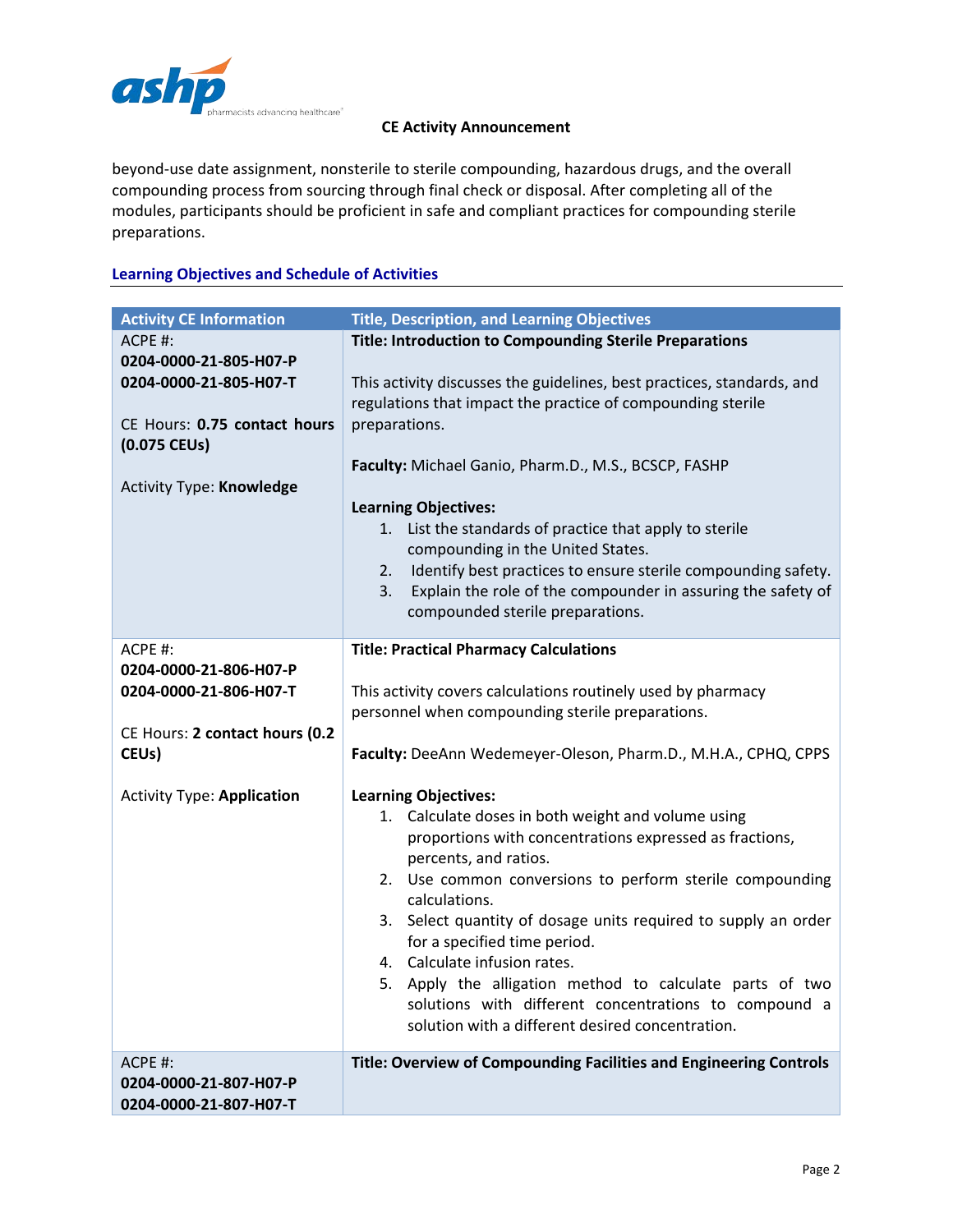

| <b>Activity CE Information</b>    | <b>Title, Description, and Learning Objectives</b>                               |
|-----------------------------------|----------------------------------------------------------------------------------|
|                                   | This activity discusses the design, construction, purpose, and                   |
| CE Hours: 1 contact hours (0.1    | maintenance of compounding facilities including the primary and                  |
| CEU <sub>s</sub> )                | secondary engineering controls and ancillary compounding                         |
|                                   | equipment used in compounding sterile preparations.                              |
| <b>Activity Type: Application</b> |                                                                                  |
|                                   | Faculty: Angela Yaniv, Pharm.D., BCSCP                                           |
|                                   |                                                                                  |
|                                   | <b>Learning Objectives:</b>                                                      |
|                                   | Describe the primary engineering controls used in sterile<br>1.<br>compounding.  |
|                                   | Explain the principles of generating a laminar airflow<br>2.                     |
|                                   | environment in the primary engineering control.                                  |
|                                   | Identify the secondary engineering control elements in a<br>3.                   |
|                                   | clean room environment.                                                          |
|                                   | Differentiate between a segregated compounding area and a<br>4.                  |
|                                   | clean room.                                                                      |
|                                   | Discuss essential design elements for a sterile compounding<br>5.                |
|                                   | facility.                                                                        |
|                                   | Analyze the advantages and disadvantages of available finish<br>6.<br>materials. |
|                                   |                                                                                  |
| ACPE #:                           | <b>Title: Cleanroom Personnel Basics</b>                                         |
| 0204-0000-21-808-H07-P            |                                                                                  |
| 0204-0000-21-808-H07-T            | This activity describes the necessary behaviors and competencies                 |
|                                   | cleanroom staff must master to minimize contamination in                         |
| CE Hours: 1.75 contact hours      | cleanroom facilities.                                                            |
| $(0.175$ CEUs)                    |                                                                                  |
|                                   | Faculty: Angela Yaniv, Pharm.D., BCSCP                                           |
| <b>Activity Type: Application</b> |                                                                                  |
|                                   | <b>Learning Objectives:</b>                                                      |
|                                   | Identify sources of contamination within the cleanroom.<br>1.                    |
|                                   | List work behaviors required to prevent the introduction of<br>2.                |
|                                   | contaminants into the cleanroom environment.                                     |
|                                   | Evaluate appropriate hand hygiene technique.<br>3.                               |
|                                   | Describe donning and doffing procedures for personal<br>4.                       |
|                                   | protective equipment used in cleanrooms.                                         |
|                                   | Contrast garb and glove requirements and procedures for<br>5.                    |
|                                   | non-hazardous and hazardous compounding.                                         |
|                                   | List core competencies required for sterile compounding<br>6.                    |
|                                   | personnel.<br>Describe the testing requirements to assess appropriate            |
|                                   | 7.<br>garbing and aseptic technique.                                             |
|                                   | Design a training program to ensure mastery of core<br>8.                        |
|                                   | competencies by sterile compounding personnel.                                   |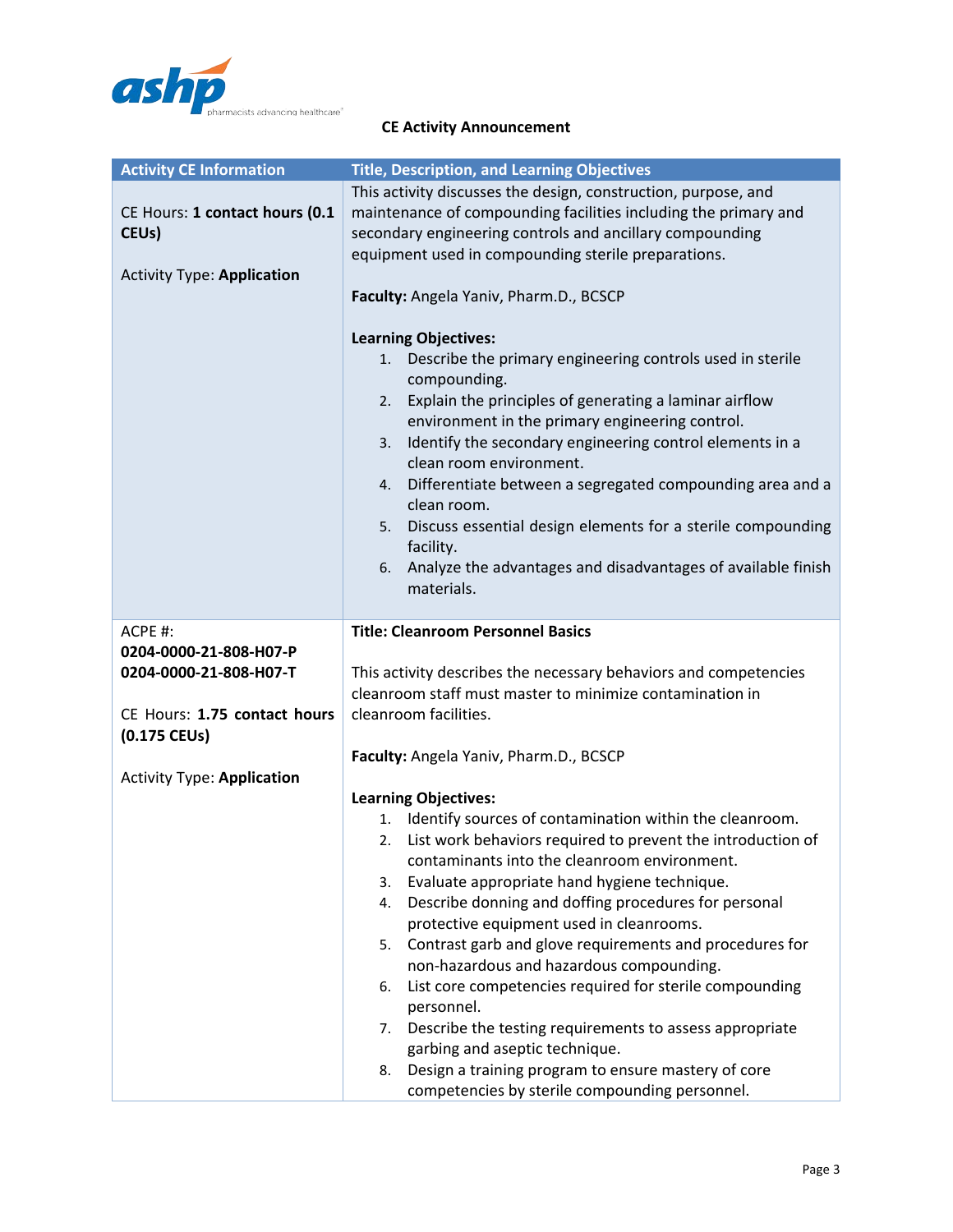

| <b>Activity CE Information</b>                                                                                | <b>Title, Description, and Learning Objectives</b>                                                                                                                                                                                                                                                                                                                                                                                                                                                                                                                                                                                                                                                                                                                                                                                             |
|---------------------------------------------------------------------------------------------------------------|------------------------------------------------------------------------------------------------------------------------------------------------------------------------------------------------------------------------------------------------------------------------------------------------------------------------------------------------------------------------------------------------------------------------------------------------------------------------------------------------------------------------------------------------------------------------------------------------------------------------------------------------------------------------------------------------------------------------------------------------------------------------------------------------------------------------------------------------|
| ACPE #:<br>0204-0000-21-809-H07-P<br>0204-0000-21-809-H07-T                                                   | Title: Materials, Equipment, and Resources for Compounding Sterile<br><b>Preparations</b>                                                                                                                                                                                                                                                                                                                                                                                                                                                                                                                                                                                                                                                                                                                                                      |
| CE Hours: 2.25 contact hours<br>$(0.225$ CEUs)                                                                | This activity covers supplies, critical sites, equipment, labels, and<br>references essential for compounding sterile preparations.                                                                                                                                                                                                                                                                                                                                                                                                                                                                                                                                                                                                                                                                                                            |
| <b>Activity Type: Application</b>                                                                             | Faculty: Ashley M. Duty, Pharm.D., M.S., BCSCP<br><b>Learning Objectives:</b><br>List basic compounding supplies.<br>1.<br>Differentiate between the critical sites and non-critical sites<br>2.<br>on syringes, needles, vials, and bags.<br>3. Assess a vial's medication label to determine number of<br>doses and ingredients.<br>4. Select appropriate compounding materials based on review<br>of medication order.<br>Differentiate between the types of automated compounder<br>5.<br>pumps used in compounding sterile preparations.<br>Choose the appropriate compounding equipment needed<br>6.<br>for various situations.<br>Interpret several types of patient medication labels.<br>7.<br>Create a master formulation record and a compounding<br>8.<br>record.<br>9. Use tertiary resources to find necessary drug information. |
| ACPE #:<br>0204-0000-21-810-H07-P<br>0204-0000-21-810-H07-T<br>CE Hours: 1.75 contact hours<br>$(0.175$ CEUs) | <b>Title: Getting Started in Compounding Sterile Preparations</b><br>This activity describes dosage forms, small and large volume<br>parenterals, routes of administration, an introduction to parenteral<br>nutrition, high alert medications, and general considerations for<br>automated compounding devices.                                                                                                                                                                                                                                                                                                                                                                                                                                                                                                                               |
| <b>Activity Type: Application</b>                                                                             | Faculty: Ashley M. Duty, Pharm.D., M.S., BCSCP                                                                                                                                                                                                                                                                                                                                                                                                                                                                                                                                                                                                                                                                                                                                                                                                 |
|                                                                                                               | <b>Learning Objectives:</b><br>Describe the dosage forms, preparation requirements, and<br>1.<br>routes of administration.<br>Differentiate between small and large volume parenterals.<br>2.<br>Discuss appropriate routes of administration for<br>3.<br>compounded sterile preparations.<br>Evaluate medications used in sterile compounding that<br>4.<br>require special safeguards to reduce the risk of errors.<br>Explain the components and role of parenteral nutrition.<br>5.<br>Evaluate parenteral nutrition orders and processes.<br>6.                                                                                                                                                                                                                                                                                          |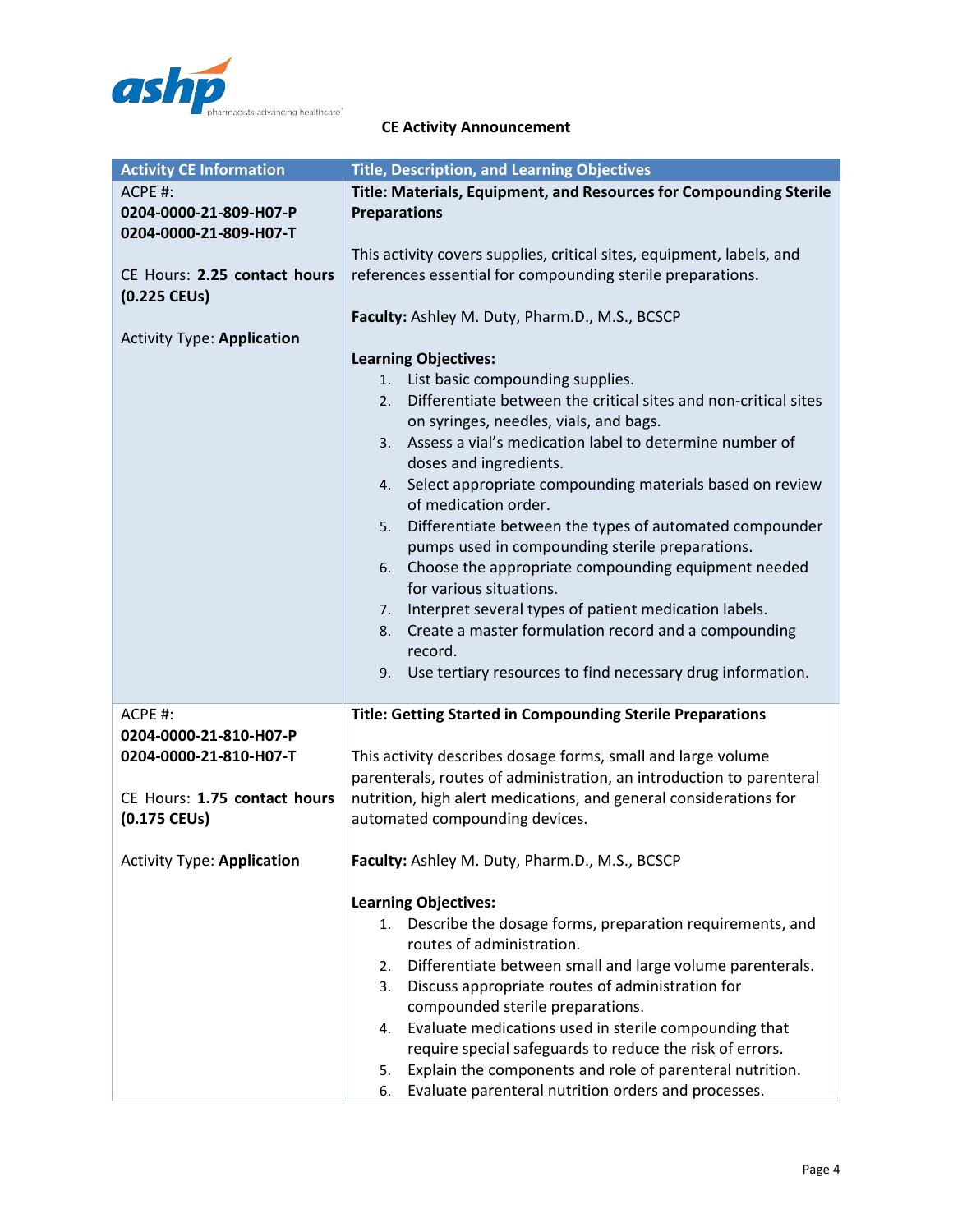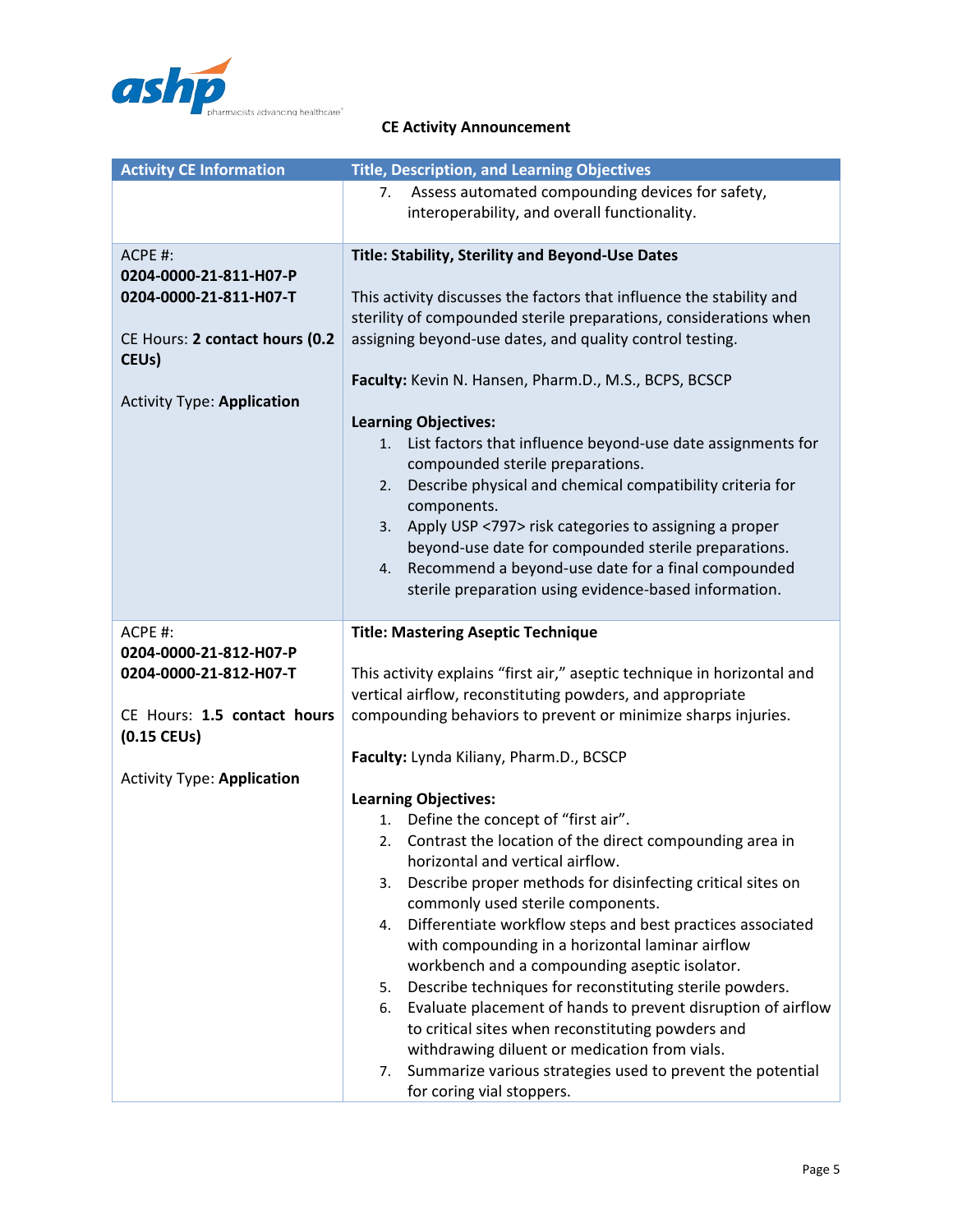

| <b>Activity CE Information</b>    | <b>Title, Description, and Learning Objectives</b>                   |
|-----------------------------------|----------------------------------------------------------------------|
|                                   | 8. Recommend compounding techniques and behaviors that               |
|                                   | should be used to prevent and address a sharps injury.               |
|                                   |                                                                      |
| ACPE #:                           | <b>Title: Medication Cassettes and Other Special Preparations</b>    |
| 0204-0000-21-813-H07-P            |                                                                      |
| 0204-0000-21-813-H07-T            | This activity covers techniques and procedures associated with       |
|                                   | compounding medication cassettes and other "specials" including      |
| CE Hours: 1.25 contact hours      | epidural, intrathecal, and ophthalmic preparations.                  |
| $(0.125$ CEUs)                    |                                                                      |
|                                   | Faculty: Lynda Kiliany, Pharm.D., BCSCP                              |
| <b>Activity Type: Application</b> |                                                                      |
|                                   | <b>Learning Objectives:</b>                                          |
|                                   | Describe techniques for compounding medication cassettes.<br>1.      |
|                                   | Calculate doses and infusion rates used with medication<br>2.        |
|                                   | cassettes.                                                           |
|                                   | Explain how to accurately measure components using<br>3.             |
|                                   | principles of volumetric accuracy.                                   |
|                                   | Describe techniques for compounding 'specials' including<br>4.       |
|                                   | epidural, intrathecal, and ophthalmic preparations.                  |
|                                   | Differentiate situations when sterile filtration and/or<br>5.        |
|                                   | preservative-free ingredients must be utilized when                  |
|                                   | compounding special administration medications.                      |
| ACPE #:                           |                                                                      |
| 0204-0000-21-814-H07-P            | <b>Title: Non-sterile to Sterile Compounding</b>                     |
| 0204-0000-21-814-H07-T            | This activity describes the regulatory requirements and other unique |
|                                   | considerations associated with nonsterile to sterile compounding.    |
| CE Hours: 2 contact hours (0.2    |                                                                      |
| CEU <sub>s</sub> )                | Faculty: Matthew M. Brown, Pharm.D., DPLA, MLS(ASCP)                 |
|                                   |                                                                      |
| <b>Activity Type: Application</b> | <b>Learning Objectives:</b>                                          |
|                                   | 1. Summarize the requirements in section 503A of the Food,           |
|                                   | Drug, and Cosmetic Act regarding compounding with bulk               |
|                                   | active pharmaceutical ingredients.                                   |
|                                   | Apply USP <797> standards and guidelines to non-sterile to<br>2.     |
|                                   | sterile compounding.                                                 |
|                                   | Differentiate between best practices and regulatory<br>3.            |
|                                   | guidance.                                                            |
|                                   | Discuss key requirements for installation, calibration, and<br>4.    |
|                                   | maintenance of equipment used in non-sterile to sterile              |
|                                   | compounding.                                                         |
|                                   | Describe validation processes for sterilization equipment.<br>5.     |
|                                   | Compare terminal and aseptic sterilization.<br>6.                    |
|                                   | Calculate endotoxin limits for final products.<br>7.                 |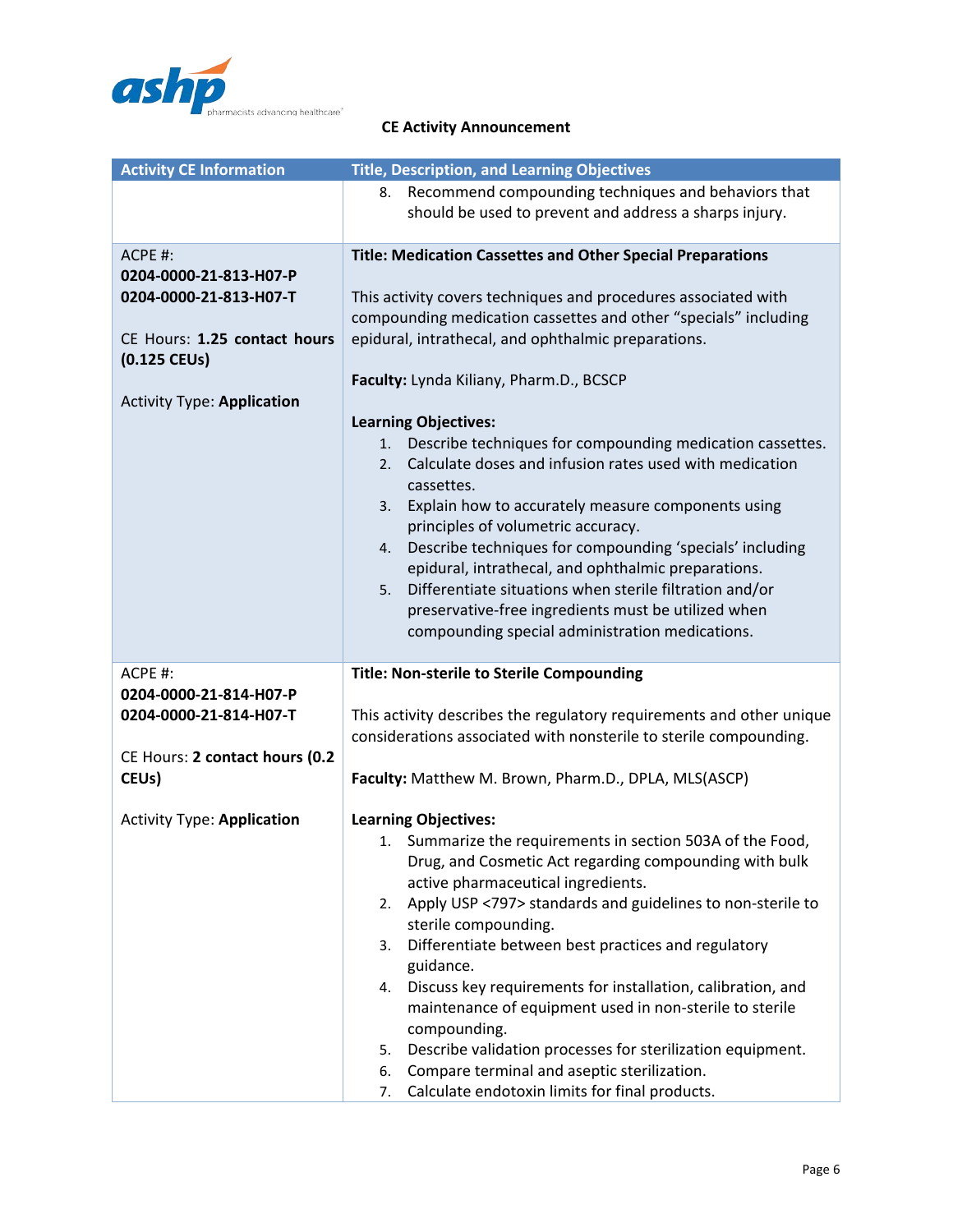

| <b>Activity CE Information</b>                                                                                                                           | <b>Title, Description, and Learning Objectives</b>                                                                                                                                                                                                                                                                                                                                                                                                                                                                                                                                                                                                                                                                                                                                                                                                                                                                                                                                                                                                                                                                                                                                                                                                                        |
|----------------------------------------------------------------------------------------------------------------------------------------------------------|---------------------------------------------------------------------------------------------------------------------------------------------------------------------------------------------------------------------------------------------------------------------------------------------------------------------------------------------------------------------------------------------------------------------------------------------------------------------------------------------------------------------------------------------------------------------------------------------------------------------------------------------------------------------------------------------------------------------------------------------------------------------------------------------------------------------------------------------------------------------------------------------------------------------------------------------------------------------------------------------------------------------------------------------------------------------------------------------------------------------------------------------------------------------------------------------------------------------------------------------------------------------------|
|                                                                                                                                                          | Summarize sterility testing requirements outlined in USP<br>8.<br>$<71$ .<br>Explain best practice quality assurance standards for non-<br>9.<br>sterile to sterile compounding.                                                                                                                                                                                                                                                                                                                                                                                                                                                                                                                                                                                                                                                                                                                                                                                                                                                                                                                                                                                                                                                                                          |
| ACPE #:<br>0204-0000-21-815-H07-P<br>0204-0000-21-815-H07-T<br>CE Hours: 2 contact hours (0.2<br>CEU <sub>s</sub> )<br><b>Activity Type: Application</b> | <b>Title: Maintaining the Cleanroom Environment</b><br>This activity discusses the important elements of cleaning and<br>environmental monitoring required to maintain the cleanroom<br>environment.<br>Faculty: Majid Tanas, Pharm.D., M.H.A., M.S.<br><b>Learning Objectives:</b><br>Contrast the roles engineering and administrative controls<br>1.<br>have in maintaining a cleanroom environment.<br>Discuss principles to consider when implementing design<br>2.<br>and cleaning processes to ensure and maintain high quality<br>aseptic compounding practices.<br>Differentiate key roles, purpose, and scope of staff working<br>3.<br>in the cleanroom.<br>Assess the different reagents and processes used to clean<br>4.<br>primary engineering controls.<br>Describe how to clean primary and secondary engineering<br>5.<br>controls used for compounding hazardous and non-<br>hazardous preparations to ensure regulatory compliance.<br>Summarize how cleaning regimens impact environmental<br>6.<br>monitoring results.<br>Design an environmental monitoring performance<br>7.<br>qualification plan including regularly scheduled monitoring.<br>Recommend appropriate action plans based on personnel<br>8.<br>and environmental monitoring data. |
| ACPE #:<br>0204-0000-21-816-H07-P<br>0204-0000-21-816-H07-T                                                                                              | <b>Title: Handling Hazardous Drugs: Part 1</b><br>This activity covers the scope and requirements associated with USP<br>chapter <800>, developing Assessments of Risk, and how to evaluate                                                                                                                                                                                                                                                                                                                                                                                                                                                                                                                                                                                                                                                                                                                                                                                                                                                                                                                                                                                                                                                                               |
| CE Hours: 1.75 contact hours<br>(0.175 CEUs)<br><b>Activity Type: Application</b>                                                                        | your organization's current compliance.<br>Faculty: Patricia C. Kienle, R.Ph., M.P.A, BCSCP, FASHP<br><b>Learning Objectives:</b>                                                                                                                                                                                                                                                                                                                                                                                                                                                                                                                                                                                                                                                                                                                                                                                                                                                                                                                                                                                                                                                                                                                                         |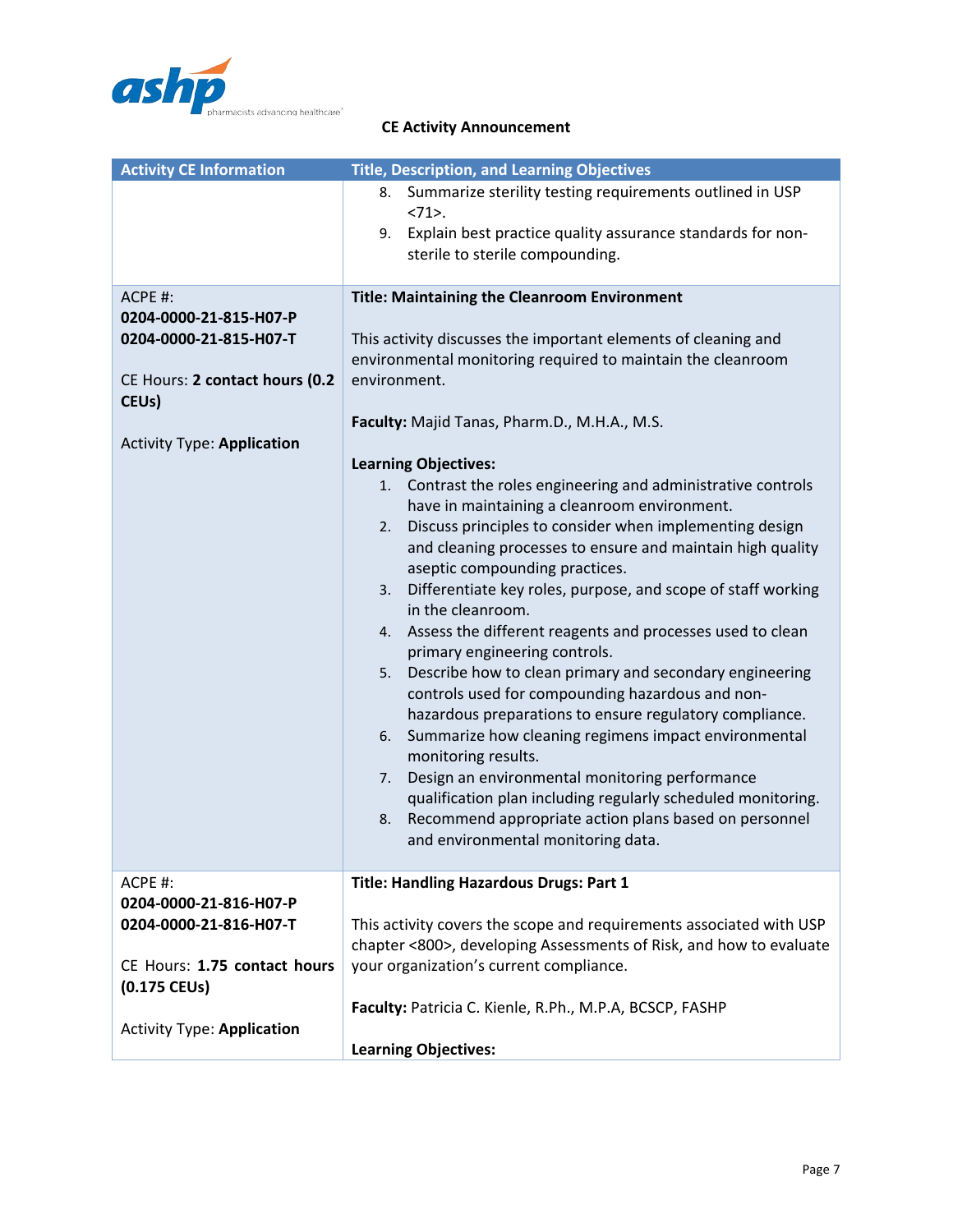

| <b>Activity CE Information</b>                                                     | <b>Title, Description, and Learning Objectives</b>                                                                                                                                                                                                                                                                                                                                                                                                                                                                                                                                                                                                                                                                                                                                                                                                                                                                                                                                                                                                                                                 |
|------------------------------------------------------------------------------------|----------------------------------------------------------------------------------------------------------------------------------------------------------------------------------------------------------------------------------------------------------------------------------------------------------------------------------------------------------------------------------------------------------------------------------------------------------------------------------------------------------------------------------------------------------------------------------------------------------------------------------------------------------------------------------------------------------------------------------------------------------------------------------------------------------------------------------------------------------------------------------------------------------------------------------------------------------------------------------------------------------------------------------------------------------------------------------------------------|
|                                                                                    | Describe the key requirements of USP <800> Hazardous<br>1.<br>Drugs - Handling in Healthcare Settings, including limiting<br>risk to personnel, facility design, and safe work practices.<br>Define the scope of USP <800>.<br>2.<br>Categorize the handling of hazardous drugs in your<br>3.<br>organization to determine their eligibility for inclusion in<br>your Assessment of Risk.<br>Create an acknowledgement of risk document.<br>4.<br>List questions relevant to your organization after reviewing<br>5.<br>USP <800>.<br>Assess your organization's current compliance with USP<br>6.<br>$<800$ .<br>Evaluate the organization's storage and compounding areas.<br>7.<br>List the three types of containment primary engineering<br>8.<br>controls used for compounding hazardous drugs.<br>List the two types of containment secondary engineering<br>9.<br>controls used for storage and compounding hazardous<br>drugs.<br>10. Analyze your organization's most recent certification report.<br>11. Interpret pressure gradients, air flow direction, and air<br>changes per hour. |
| ACPE #:                                                                            | <b>Title: Handling Hazardous Drugs: Part 2</b>                                                                                                                                                                                                                                                                                                                                                                                                                                                                                                                                                                                                                                                                                                                                                                                                                                                                                                                                                                                                                                                     |
| 0204-0000-21-817-H07-P<br>0204-0000-21-817-H07-T<br>CE Hours: 2 contact hours (0.2 | This activity describes the key responsibilities of the Designated<br>Person, organizing training materials and checklists, and appropriate<br>hazardous drug work practices.                                                                                                                                                                                                                                                                                                                                                                                                                                                                                                                                                                                                                                                                                                                                                                                                                                                                                                                      |
| CEU <sub>s</sub> )                                                                 |                                                                                                                                                                                                                                                                                                                                                                                                                                                                                                                                                                                                                                                                                                                                                                                                                                                                                                                                                                                                                                                                                                    |
| <b>Activity Type: Application</b>                                                  | Faculty: Patricia C. Kienle, R.Ph., M.P.A, BCSCP, FASHP                                                                                                                                                                                                                                                                                                                                                                                                                                                                                                                                                                                                                                                                                                                                                                                                                                                                                                                                                                                                                                            |
|                                                                                    | <b>Learning Objectives:</b><br>1. List the key responsibilities of the Designated Person.<br>Differentiate personal protective equipment used in<br>hazardous drug compounding from that used in non-<br>hazardous compounding.<br>Describe work practice from receiving through compounding.<br>3.<br>Design a policy and procedure for handling spills.<br>4.<br>Apply appropriate strategies to achieve compliance identified<br>5.<br>in gap analyses.<br>Create a checklist that can be used for daily, monthly, and<br>6.<br>annual monitors for facilities and personnel.                                                                                                                                                                                                                                                                                                                                                                                                                                                                                                                   |
| ACPE #:<br>0204-0000-21-818-H07-P                                                  | Title: Compounding Process: Sourcing Through Final Check or<br><b>Disposal</b>                                                                                                                                                                                                                                                                                                                                                                                                                                                                                                                                                                                                                                                                                                                                                                                                                                                                                                                                                                                                                     |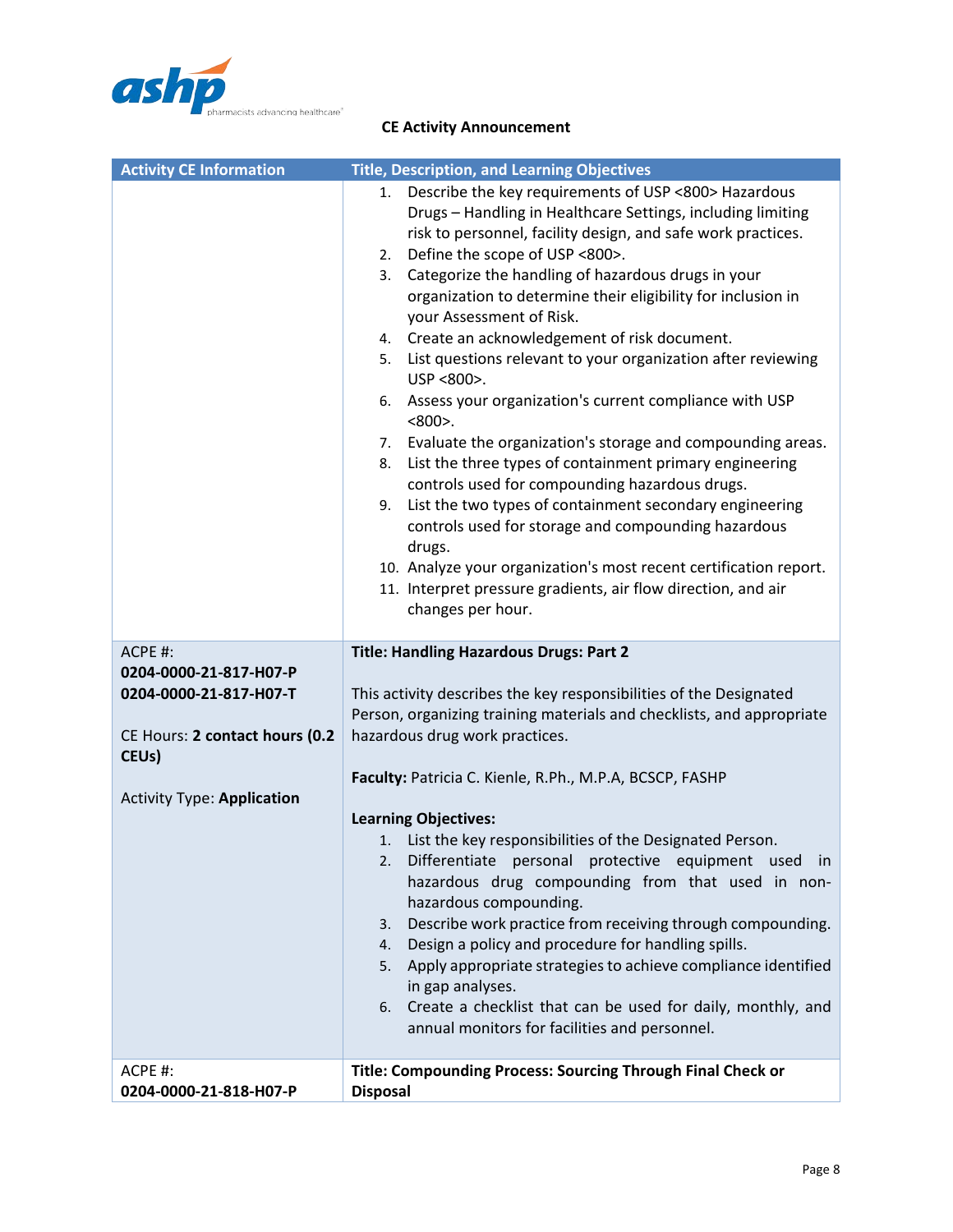

| <b>Activity CE Information</b>                                        | <b>Title, Description, and Learning Objectives</b>                                                                                                                                                                                                                                                                                                                                                                                                                                                                                                                                                                                                                                                                                                                                                                                                                                                                                                                                                                                                                                                                                                                                                                                                                                                                                                                                                                    |
|-----------------------------------------------------------------------|-----------------------------------------------------------------------------------------------------------------------------------------------------------------------------------------------------------------------------------------------------------------------------------------------------------------------------------------------------------------------------------------------------------------------------------------------------------------------------------------------------------------------------------------------------------------------------------------------------------------------------------------------------------------------------------------------------------------------------------------------------------------------------------------------------------------------------------------------------------------------------------------------------------------------------------------------------------------------------------------------------------------------------------------------------------------------------------------------------------------------------------------------------------------------------------------------------------------------------------------------------------------------------------------------------------------------------------------------------------------------------------------------------------------------|
| 0204-0000-21-818-H07-T<br>CE Hours: 2.0 contact hours<br>$(0.2$ CEUs) | This activity discusses the appropriate movement of drugs and<br>supplies used in compounding sterile preparations from receipt<br>through final check or disposal.                                                                                                                                                                                                                                                                                                                                                                                                                                                                                                                                                                                                                                                                                                                                                                                                                                                                                                                                                                                                                                                                                                                                                                                                                                                   |
| <b>Activity Type: Application</b>                                     | Faculty: Angela Yaniv, Pharm.D., BCSCP                                                                                                                                                                                                                                                                                                                                                                                                                                                                                                                                                                                                                                                                                                                                                                                                                                                                                                                                                                                                                                                                                                                                                                                                                                                                                                                                                                                |
|                                                                       | <b>Learning Objectives:</b><br>Choose appropriate methods to verify the appropriateness<br>1.<br>of source ingredients.<br>List cold-chain requirements for refrigerated and frozen<br>2.<br>products.<br>Identify USP <797> requirements and best practices to<br>3.<br>introduce materials into a controlled environment.<br>Differentiate storage requirements for hazardous and non-<br>4.<br>hazardous drugs.<br>Compare cleanroom storage options for high-risk<br>5.<br>medications, controlled drugs, investigational drugs, non-<br>sterile bulk ingredients, and bulk chemicals.<br>Define preparation labeling guidance and best practices.<br>6.<br>Apply FDA repackaging guidance to sterile preparations.<br>7.<br>Differentiate the elements of a master formulation record<br>8.<br>and a compounding record.<br>Compare the advantages and disadvantages of available<br>9.<br>final preparation verification methods.<br>10. Describe the requirements and best practices for controlled<br>substance documentation.<br>11. Compare storage options for finished compounded sterile<br>preparations prior to administration.<br>12. Describe requirements and best practices for transport of<br>finished sterile preparations within and outside of the<br>facility.<br>13. Identify appropriate waste streams for unused compounded<br>sterile preparations, controlled drugs, and used supplies. |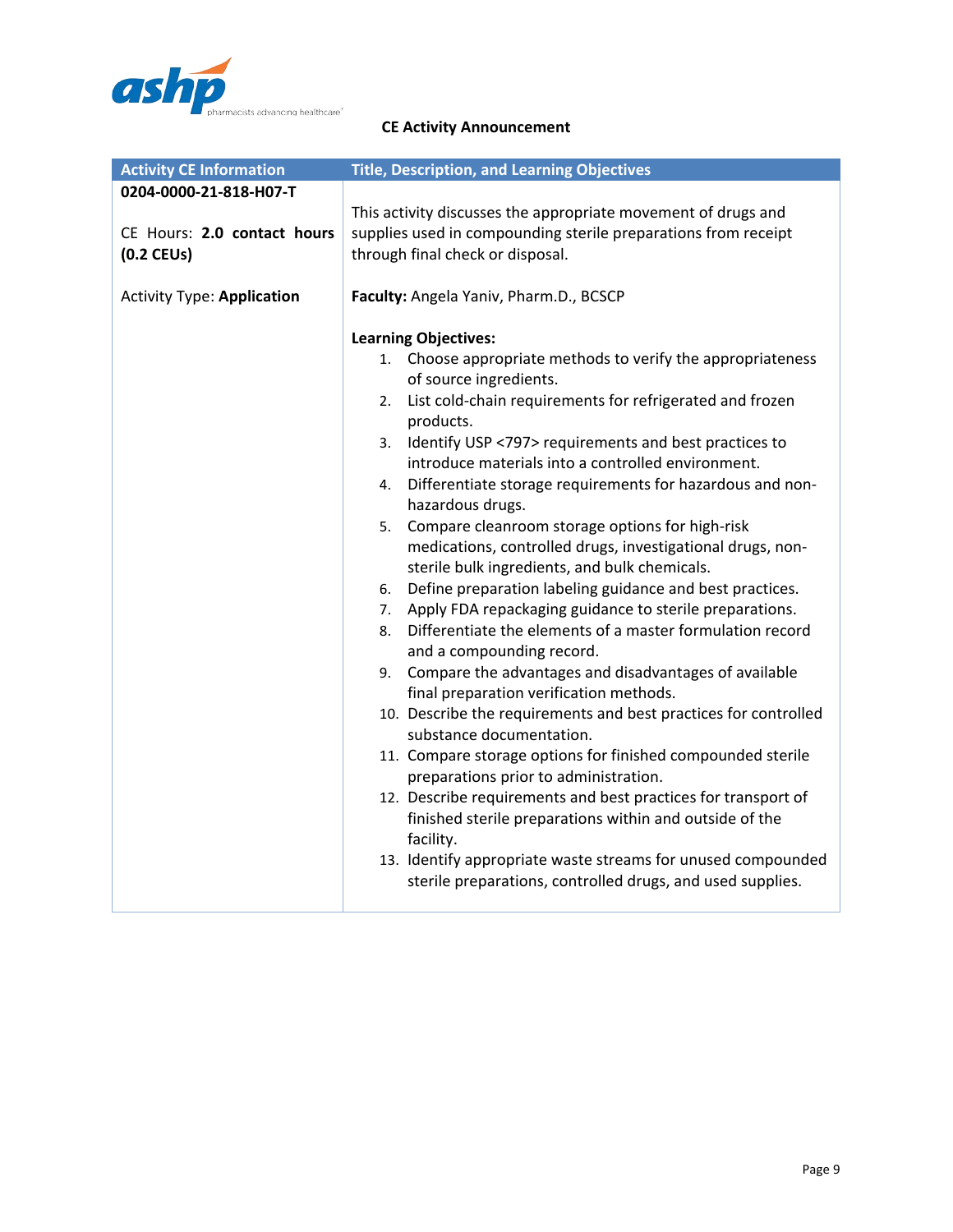

# **Faculty Information**

## **Matthew M. Brown, Pharm.D., DPLA, MLS(ASCP)**

Pharmacy Manager, Duke Compounding Facility Duke University Health System Durham, North Carolina

## **Ashley M. Duty, Pharm.D., M.S., BCSCP**

Clinical Pharmacy Operations Manager Children's Mercy Adjunct Clinical Assistant Professor of Pharmacy University of Missouri-Kansas City School of Pharmacy Kansas City, Missouri

## **Michael Ganio, Pharm.D., M.S., BCSCP, FASHP**

Senior Director, Pharmacy Practice and Quality ASHP Bethesda, Maryland

# **Kevin N. Hansen, Pharm.D., M.S., BCPS, BCSCP** Assistant Director Moses H. Cone Memorial Hospital Greensboro, North Carolina

## **Patricia C. Kienle, R.Ph., M.P.A, BCSCP, FASHP**

Director, Accreditation and Medication Safety Cardinal Health Wilkes-Barre, Pennsylvania

# **Lynda Kiliany, Pharm.D., BCSCP**

I.V. Room Coordinator Cleveland Clinic Akron General Akron, Ohio

## **Majid Tanas, Pharm.D., M.H.A., M.S.**

Vice-President of Pharmacy Services, Chief Pharmacy Officer Legacy Health System Portland, Oregon

## **DeeAnn Wedemeyer-Oleson, Pharm.D., M.H.A., CPHQ, CPPS**

Director, Scientific Projects, Special Projects ASHP Bethesda, Maryland

## **Angela Yaniv, Pharm.D., BCSCP**

Director - Sterile Products Cleveland Clinic Cleveland, Ohio

## **Relevant Financial Relationship Disclosure**

In accordance with our accreditor's Standards of Integrity and Independence in Accredited Continuing Education, ASHP requires that all individuals in control of content disclose all financial relationships with ineligible companies. An individual has a relevant financial relationship if they have had a financial relationship with ineligible company in any dollar amount in the past 24 months and the educational content that the individual controls is related to the business lines or products of the ineligible company.

An ineligible company is any entity producing, marketing, re-selling, or distributing health care goods or services consumed by, or used on, patients. The presence or absence of relevant financial relationships will be disclosed to the activity audience.

The following persons in control of this activity's content have relevant financial relationships:

- Kevin N. Hansen
	- o Baxter: speakers bureau, advisory board
	- o Omnicell: speakers bureau, advisory board